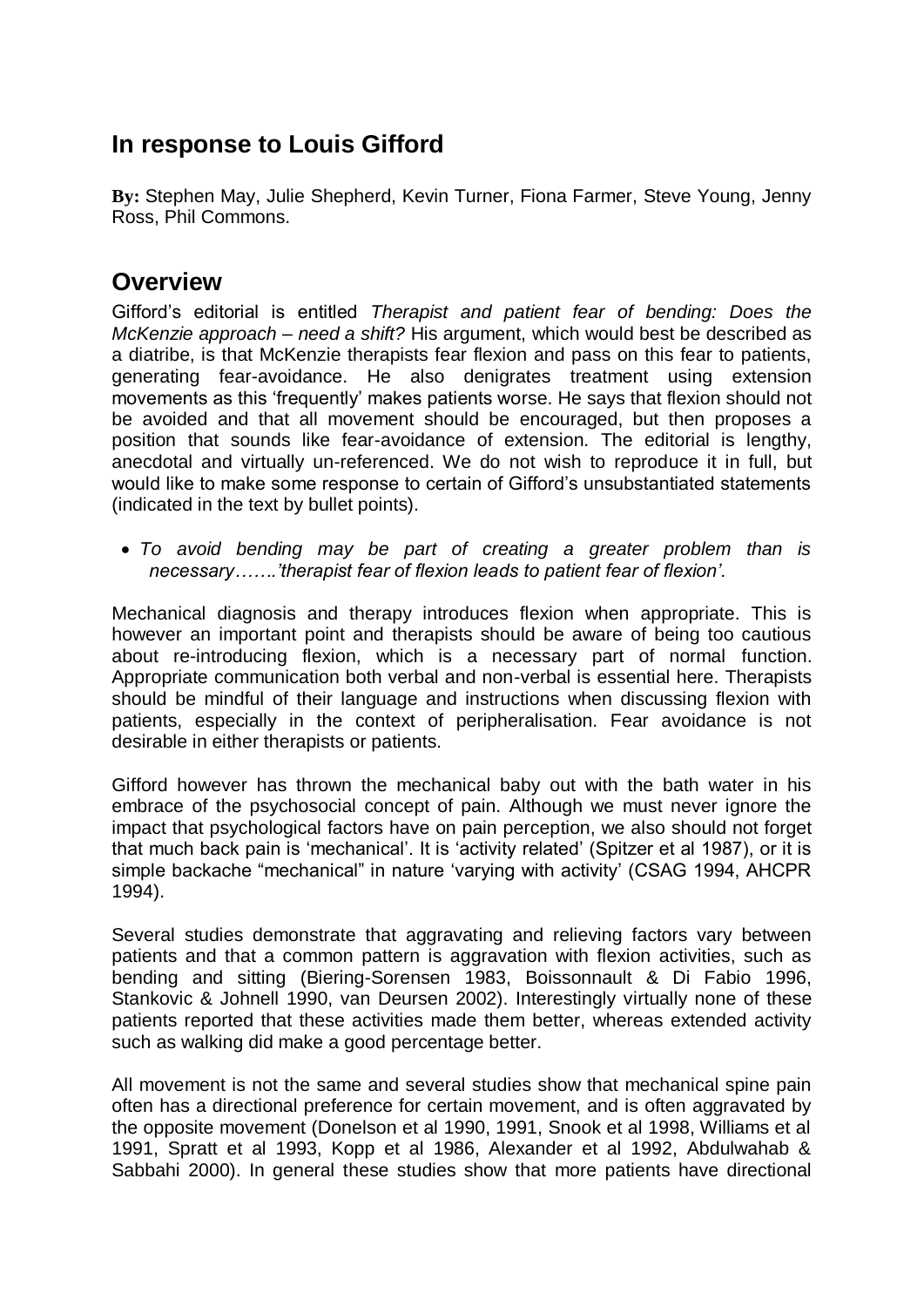preference for extension than flexion – though some prefer flexion; a large number also prefer a degree of lateral movement.

As is very typical of detractors, who have a minimal understanding of Mechanical Diagnosis and Therapy (MDT), Gifford solely equates McKenzie therapy with extension exercises. He clearly has little knowledge of MDT. He talks about 'going slowly and carefully over time – graded exposure', as in deed all of us recognise that extension sometimes must be regained slowly over time. Equally there are times when extension is not appropriate.

We could also give a wealth of anecdotal evidence of patients who worsened when tested with flexion, to improve once they were started on an extension programme.

- Following an anecdotal comment from an anaesthetist at an IASP conference about PTs forcibly extending patients, who then develop radiculopathy, there is the comment, *that this type of management and its outcome is common.*
- Later Gifford returns to the same theme, reiterating the 'frequent' occurrence of exacerbation or precipitation of nerve root pain with repeated extension exercises.

There is no documented evidence to support these statements. Extension exercises have been used in multiple trials, and even if some of these trials have not shown an advantage none have reported the onset of radicular symptoms (Kendall & Jenkins 1968, Davies *et al* 1979, Zylbergold & Piper 1981, Buswell 1982, Ponte et al 1984, Stankovic & Johnell 1990, 1995, Spratt et al 1993, Elnaggar et al 1991, Delittto et al 1993, Dettori et al 1995, Malmivaara et al 1995, Cherkin et al 1998, Underwood & Morgan 1998). Often in these studies there is poor operational definition of the exercise and no attempt to assess for suitability, but the issue here is not if they work, but that they 'commonly make people worse'. There is not one report in these studies of such an effect. In some studies extension exercises are used to relieve patients of sciatica due to disc herniation (Kopp et al 1986, Alexander 1992, Nwuga & Nwuga 1985). That is precisely the nerve root pain that Gifford states extension causes.

 *Is the centralisation phenomenon – that relies on instantaneous changes in location of pain and changes in pain intensity something that we should really trust? – I don't think so, but many do.* We are then provided with an anecdotal story of Geoff, which is meant to convince us that centralisation is meaningless.

We will ignore the fact that his definition is wrong. Centralisation is widely documented. It is the focus of multiple studies, and alluded to in others (Donelson et al. 1990; Karas et al. 1997; Long 1995; Sufka et al. 1998; Werneke et al 1999; Werneke & Hart 2001, Fritz et al. 2000; Kilby et al. 1990, Donelson et al. 1997, Donelson et al. 1991; Williams et al. 1991, Delitto et al 1993; Erhard et al 1994).

Anecdotally we are told we should not trust this symptom response because of Geoff. The literature indicates centralisation is reliably interpreted (Werneke et al 1999, Fritz et al. 2000; Kilby et al. 1990; Razmjou et al 2000, Kilpikoski et al 2002, Sufka et al 1998), and consistently associated with good prognosis (Werneke et al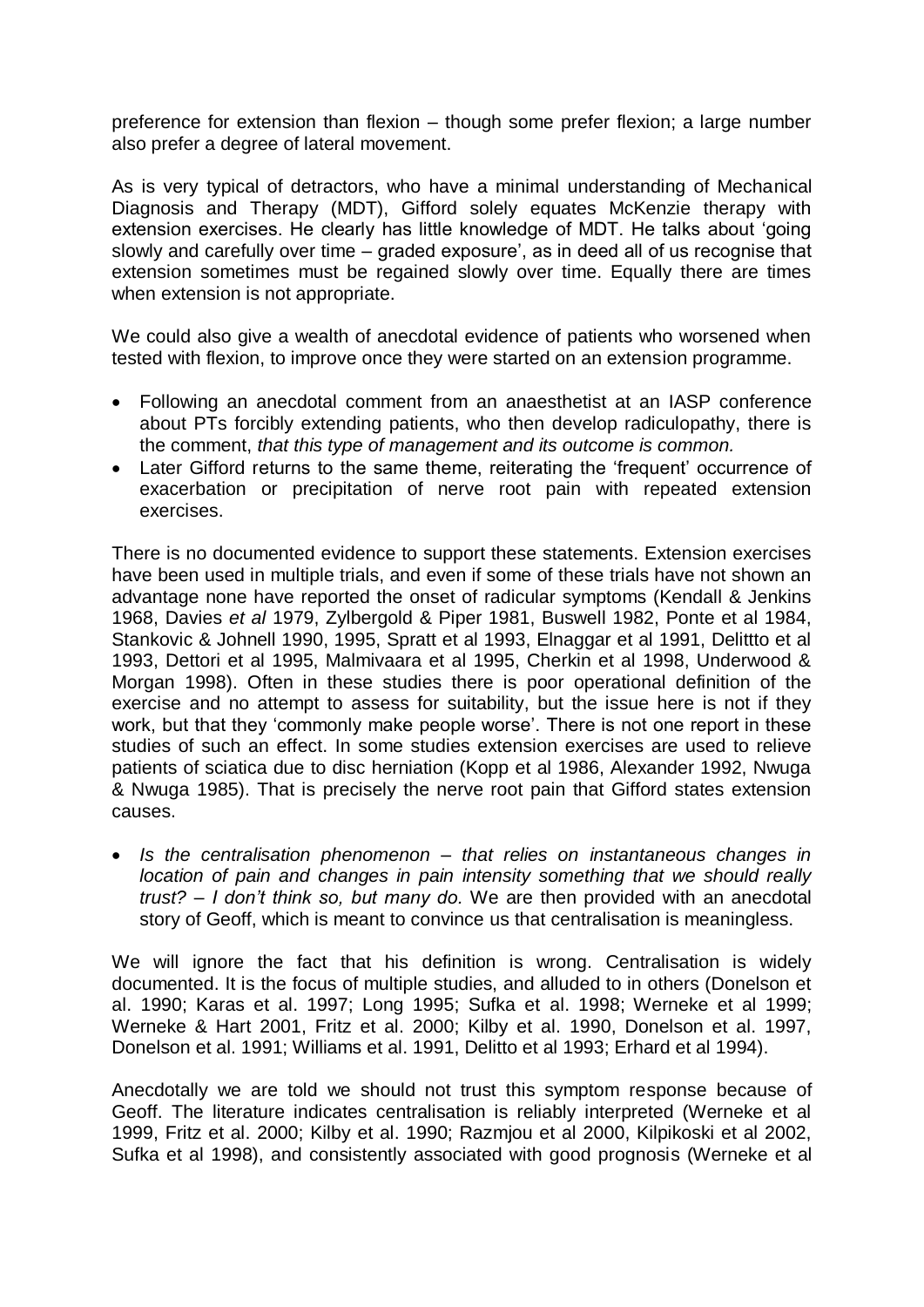1999; Werneke & Hart 2001, Sufka et al 1998, Donelson et al. 1990; Karas et al. 1997; Long 1995).

 *It seems to me that all studies that have investigated the centralisation effect have been done by highly trained McKenzie therapists- who must be biased…*

Certainly many studies have been done by people who are cognisant of the clinical value of this symptom response, and able to interpret it from a clinically experienced base. That it is appropriate that individuals who are knowledgeable in an area should be involved in its research is born out by some of the research into exercise therapy, which often lacks clinical utility. If those who have an interest in an area are biased and inappropriate researchers much medical knowledge would have to be condemned for the same reason. Several studies have been done by researchers who have little or no experience of the McKenzie system, and even some who are frequently its critics (Karas et al. 1997, Sufka et al. 1998, Fritz et al. 2000; Kilby et al. 1990, Delitto et al 1993; Erhard et al 1994).

 *Perhaps patients and their pain are simply being bamboozled into moving in the direction desired….*

Are we really meant to take this argument seriously? He may be able to bamboozle his readers with his anecdotal diatribe, but this is hardly a serious argument to counter the documented evidence.

 *Lordosis and extending compromises and compresses neural tissue in the spine,*  and an example is given of a physiotherapist who developed cauda equina syndrome after repeatedly extending / lateral flexing on a combined movement course. Flexion is said to be a 'nerve friendly' posture.

Yes clearly extension reduces the spinal and intervertebral canal diameter. This is of particular relevance when sciatica is the product of stenosis when activities of extension worsen patients. This is due to narrowing and increased epidural pressure that occurs in extension (Penning & Wilmink 1987, Penning 1992, Willen *et al* 1997, Takahashi *et al* 1995a, 1995b).

Spinal stenosis being due to compression occurs without nerve tension signs, in the older patient, with spontaneous resolution less likely; there is pain during walking, and relief during sitting (Spencer 1990).

The commonest cause of sciatica in younger populations is disc herniations (Spitzer et al 1987). Flexion also has well known effects in the circumstances of disc herniations. The majority of disc herniations that cause sciatica or cauda equina syndrome are postero-central or postero-lateral. The majority of all displacements occur in the sagittal plane, implicating flexion/extension movements both in their pathogenesis and treatment (Ninomiya & Muro 1992). In contrast to spinal stenosis, symptoms from a disc herniation are due to tension or compression on the nerve root, the patient is younger, with nerve tension signs, is made worse by flexion, and better with extension (Spencer 1990).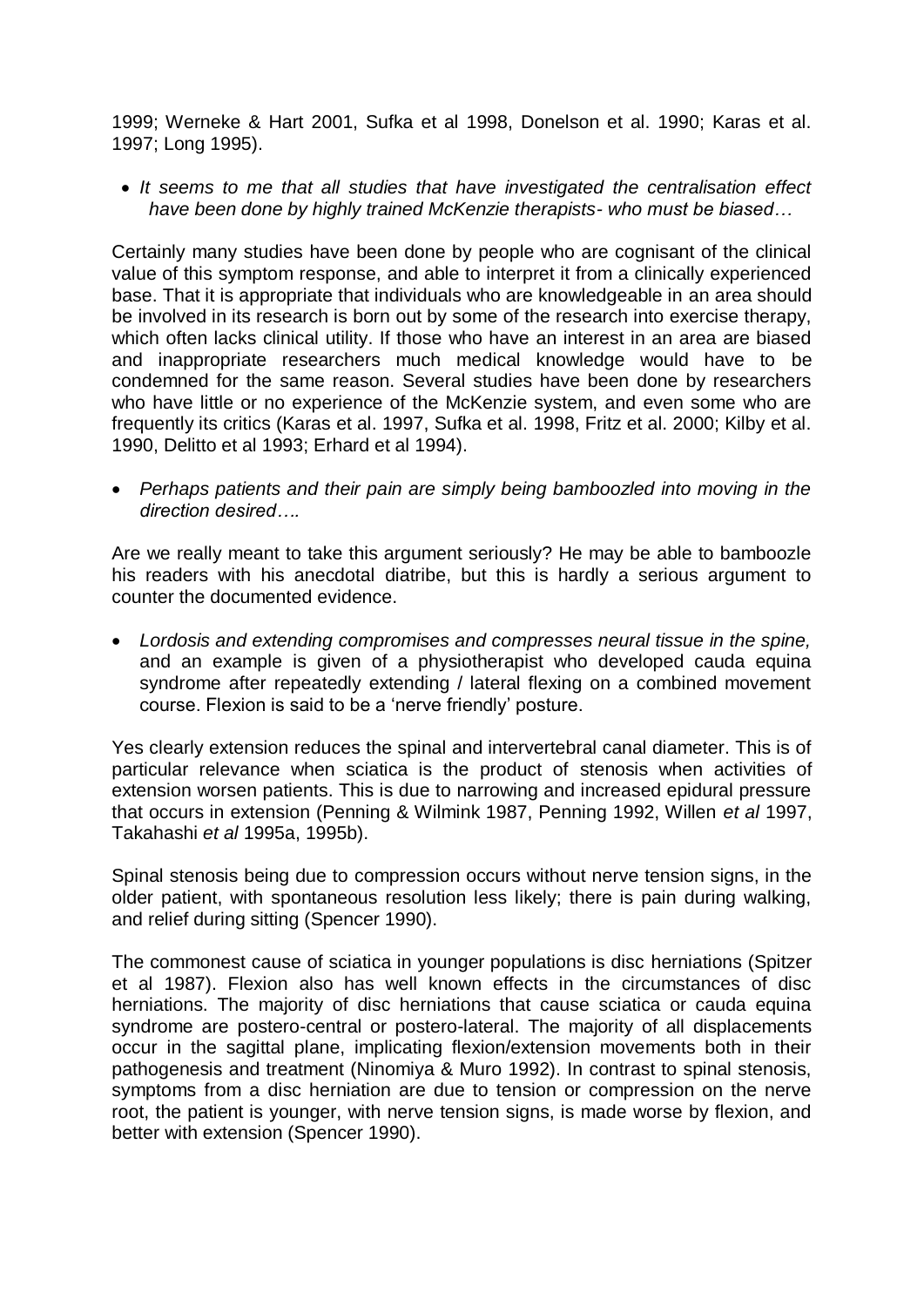With flexion the intervertebral disc is compressed anteriorly and the posterior annulus is stretched. Flexion causes a posterior displacement of the nucleus pulposus (Shah *et al* 1978, Krag *et al* 1987, Shepperd *et al* 1990, Shepperd 1995, Schnebel *et al* 1988, Beattie *et al* 1994, Fennell *et al* 1996, Brault *et al* 1997, Edmondston *et al* 2000).

Cadaver studies have demonstrated the effects of flexion loading. When sustained or combined with other forces this has caused radial fissures, heightened tensile stresses, annular failure, and even disc extrusion (Adams & Hutton 1983, Wilder *et al* 1988, Hedman & Fernie 1997, Hickey & Hukins 1980, Natarajan & Andersson 1994, Shirazi-Adl 1989, 1994, Lu *et al* 1996, Adams & Hutton 1982, 1983, 1985a, Gordan *et al* 1991, McNally *et al* 1993). Of particular relevance is a paper that showed that flexion increased compressive forces acting on the L5 root, and extension decreased it (Schnebel et al 1989).

*Peripheralisation may be normal for some back pain patients.*

Is Gifford now arguing that if pain peripheralises and sciatica develops this is 'normal'? Are we to encourage the development of leg symptoms? The literature shows that leg pain or nerve root pain tends to be equated with more disability, slower return to work, poorer prognosis, and a risk factor for future episodes. Therefore is something to be avoided if possible (LeClaire et al 1997, Andersson et al 1983, Hagen & Thune 1998, Goertz 1990, Lanier & Stockton 1988, Chavannes et al 1986, Cherkin 1996, Carey et al 2000, Thomas et al 1999, Smedley et al 1998, Muller et al 1999).

 *There is no evidence that I know of which has found that flexion or extension movements are any more detrimental/helpful than any other movement of the spine.*

Exactly, it depends when it is applied. But why earlier was Gifford arguing that extension is so harmful?

Other physical therapy groups have considered the important area of subclassification for non-specific back pain. These researchers are wholly independent of the McKenzie approach, but the consistent category that is used is directional preference to movement or mobilisation.

Sikorski (1985) talks about flexion and extension programmes (50% of patient cohort). Fritz (Fritz & George 2000) and Delitto (et al 1995) refer to mobilisation, extension and flexion syndrome and lateral shift group (52% of patient cohort). Sahrmann (et al 2000) refers to groups whose symptoms increase / decrease with flexion, extension or rotation. Wilson et al (1999) discuss groups who are worse with flexion, better with extension, and worse with extension, better with flexion (81% of their cohort, of whom 64% were made worse by flexion).

Interesting that these different groups have independently come to recognise the value of selected, direction-specific and appropriate movement or mobilisation as more important than non-specific generalised exercise.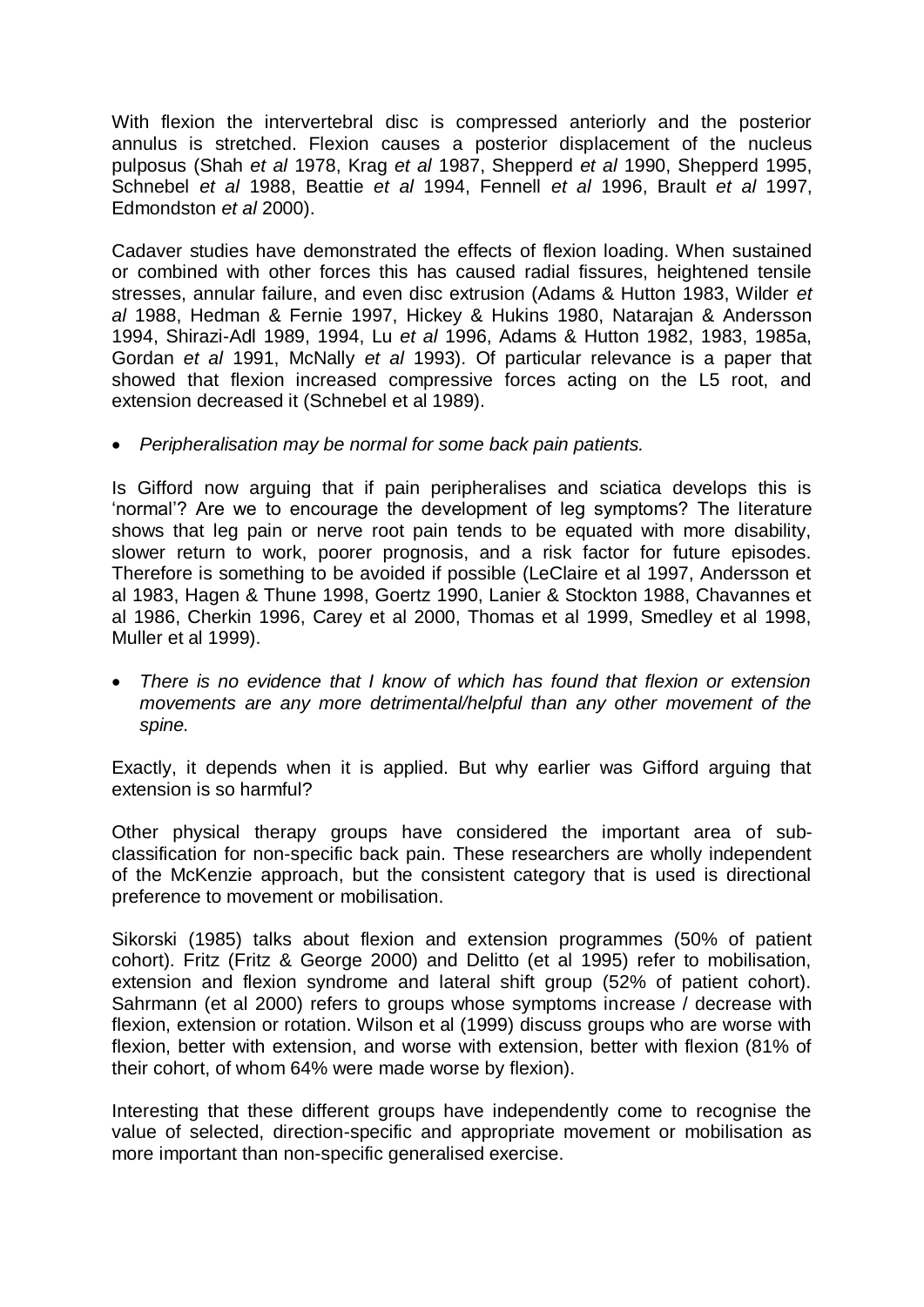Louis Gifford has raised some important points that are worthy of reflection. No one of us has the all the answers in the management of musculo-skeletal disorders. We all have our successes and failures and should learn from each one. As therapists we would not continue to use an approach that didn't work, or made lots of our patients worse. It is shame that rather than continue to debate in the reasonable and thoughtful tone employed by Peter Ward, Gifford has chosen to use diatribe and rant.

The McKenzie approach used well is the best, effective, simple, cost effective, enabling and empowering management strategy out there. We will no doubt be accused of being biased…………….

Stephen May, Julie Shepherd, Kevin Turner, Fiona Farmer, Steve Young, Jenny Ross, Phil Commons.

## **References:**

Abdulwahab SS, Sabbahi M (2000). Neck retractions, cervical root decompression, and radicular pain. JOSPT 30. 4-12.

Adams MA, Hutton WC (1982). Prolapsed intervertebral disc. A hyperflexion injury. Spine 7.184-191.

Adams MA, Hutton WC (1983). The effect of fatigue on the lumbar intervertebral disc. JBJS 65B.199-203.

Adams MA, Hutton WC (1985a). Gradual disc prolapse. Spine 10.524-531.

AHCPR (1994). *Agency for Health Care Policy and Research - Acute Low Back Problems in Adults.* Eds. Bigos S, Bowyer O, Braen et al. Department of Health and Human Services, USA.

Alexander H, Jones AM, Rosenbaum DH (1992). Nonoperative management of herniated nucleus pulposus: patient selction by the extension sign. Long-term follow-up. Orthopaedic Review 21.181-188.

Andersson GBJ, Svensson HO, Oden A (1983). The intensity of work recovery in low back pain. Spine 8.880-884.

Beattie PF, Brooks WM, Rothstein JM et al (1994). Effect of lordosis on the position of the nucleus pulposus in supine subjects. A study using MRI. Spine 19.2096-2102.

Biering-Sorensen F (1983). A prospective syudy of low back pain in a general population. 2. Location, character, aggravating and relieving factors. Scand J Rehab Med 15.81-88.

Boissonnault W, Di Fabio RP (1996). Pain profile of patients with low back pain referred to physical therapy. J Orth Sports Physical Ther 24.180-191.

Brault JS, Driscoll DM, Laakso LL et al (1997). Quantification of lumbar intradiscal deformation during flexion and extension, by mathematical analysis of MRI pixel intensity profiles. Spine 22.2066-2072.

Buswell J (1982). Low back pain: a comparison of two treatment programmes. NZ J Physio 10.13-17.

Carey TS, Garrett JM, Jackman AM (2000). Beyond the good prognosis. Examination of an inception cohort of patients with chronic low back pain. Spine 25.115-120.

Chavannes AW, Gubbels J, Post D, Rutten G, Thomas S (1986). Acute low back pain: patients' perceptions of pain four weeks after initial diagnosis and treatment in general practice. J Royal Coll GP 36.271-273.

Cherkin DC, Deyo RA, Street JH, Barlow W (1996). Predicting poor outcomes for back pain seen in primary care using patients' own criteria. Spine 21.2900-2907.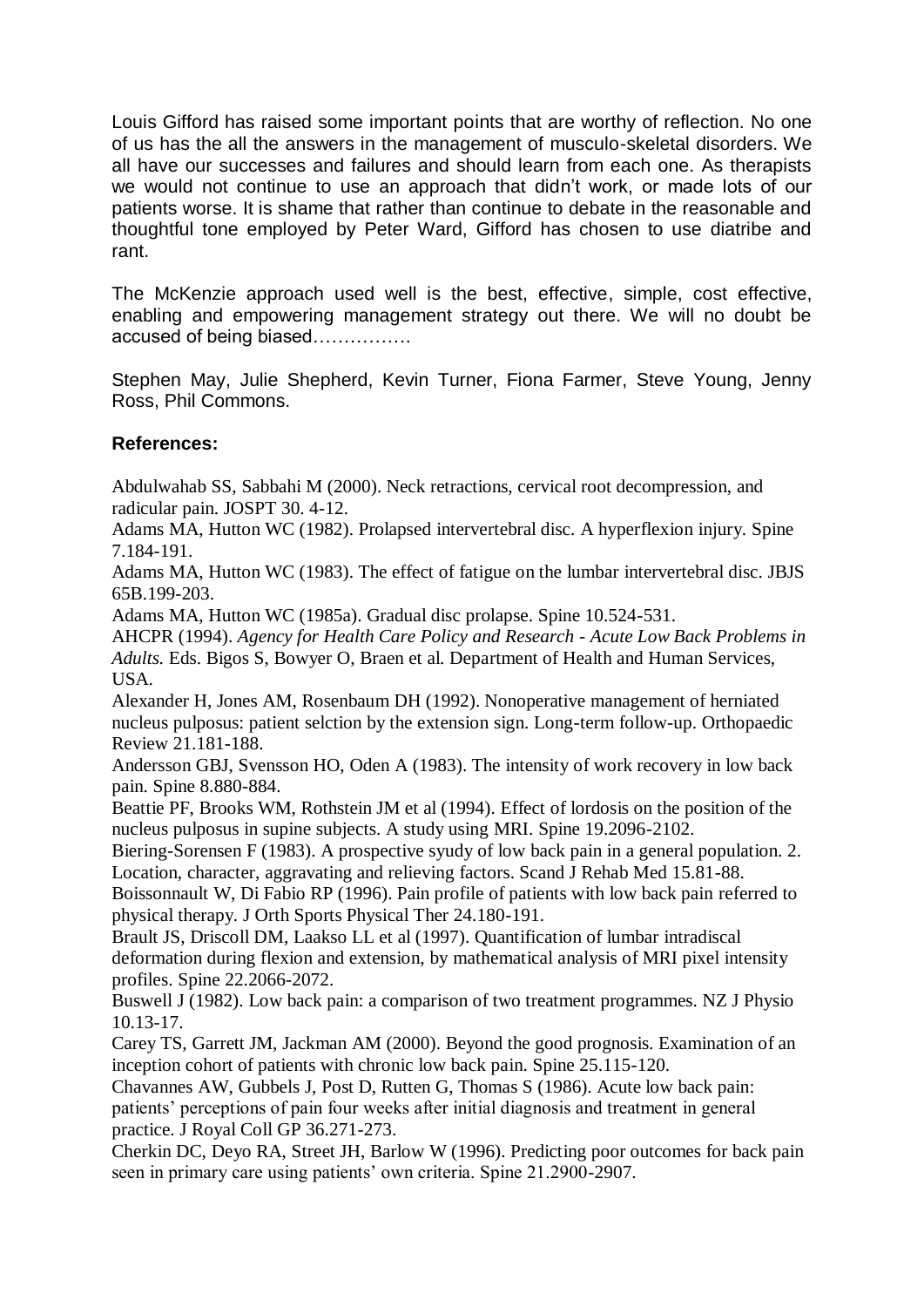Cherkin DC, Deyo RA, Battie M, Street J, Barlow W (1998). A comparison of physical therapy, chiropractic manipulation, and provision of an educational booklet for the treatment of patients with low back pain. NEJM 339.1021-1029.

CSAG (1994). *Clinical Standards Advisory Group: Back Pain.* HMSO, London. Davies JR, Gibson T, Tester L (1979). The value of exercises in the treatment of low back pain. Rheum & Rehab 18. 243-247.

Delitto A, Cibulka MT, Erhard RE, Bowling RW, Tenhula JA (1993). Evidence for use of an extension-mobilisation category in acute low back syndrome: a prescriptive validation pilot study. Physical Therapy 73.216-228.

Delitto A, Erhard RE, Bowling RW (1995). A treatment-based classification approach to low back syndrome: Identifying and staging patients for conservative treatment. Physical Therapy 75.470-489.

Dettori JR, Bullock SH, Sutlive TG, Franklin RJ, Patience T (1995). The effects of spinal flexion and extension exercises and their associated postures in patients with caute low back pain. Spine 20.2303-2312.

Donelson R, Silva G, Murphy K (1990). Centralisation phenomenon. Its usefulness in evaluating and treating referred pain. Spine 15.211-213.

Donelson R, Grant W, Kamps C, Medcalf R (1991). Pain response to sagital end-range spinal motion. A prospective, randomised, multicentered trial Spine 16. S206-S212.

Donelson R, Aprill C, Medcalf R, Grant W (1997). A prospective study of centralization of lumbar and referred pain. A predictor of symptomatic discs and annular competence. Spine 22.1115-1122.

Edmondston SJ, Song S, Bricknell RV *et al* (2000). MRI evaluation of lumbar spine flexion and extension in asymptomatic individuals. Manual Therapy 5.158-164.

Elnaggar IM, Nordin M, Sheikhzadeh A, Parnianpour M, Kahanovitz N (1991). Effects of spinal flexion and extension exercises on low-back pain and spinal mobility in chronic mechanical low-back pain patients. Spine 16.967-972.

Erhard RE, Delitto A, Cibulka MT (1994). Relative effectiveness of an extension program and a combined program of manipulation and flexion and extension exercises in patients with acute low back syndrome. Physical Therapy 74.1093-1100.

Fennell AJ, Jones AP, Hukins DWL (1996). Migration of the nucleus pulposus within the intervertebral disc during flexion and extension of the spine. Spine 21.2753-2757.

Fritz JM, George S (2000). The use of a classification approach to identify subgroups of patients with acute low back pain. Spine 25.106-114.

Fritz JM, Delitto A, Vignovic M, Busse RG (2000a). Interrater reliability of judgements of the centralization phenomenon and status change during movement testing in patients with low back pain. Arch Phys Med Rehabil 81.57-61.

Goertz MN (1990). Prognostic indicators for acute low-back pain. Spine15.1307-1310. Gordan SJ, Yang KH, Mayer PJ, Mace AH, Kish VL, Radin EL (1991). Mechanism of disc rupture. A preliminary report. Spine 16.450-456.

Hagen KB, Thune O (1998). Work incapacity from low back pain in the general population. Spine 23.2091-2095.

Hedman TP, Fernie GR (1997). Mechanical response of the lumbar spine to seated postural loads. Spine 22.734-743.

Hickey DS, Hukins DWL (1980). Relation between the structure of the annulus fibrosus and the function and failure of the intervertebral disc. Spine 5.106-116.

Karas R, McIntosh G, Hall H, Wilson L, Melles T (1997). The relationship between nonorganic signs and centralization of symptoms in the prediction of return to work for patients with low back pain. Physical Therapy 77.354-360.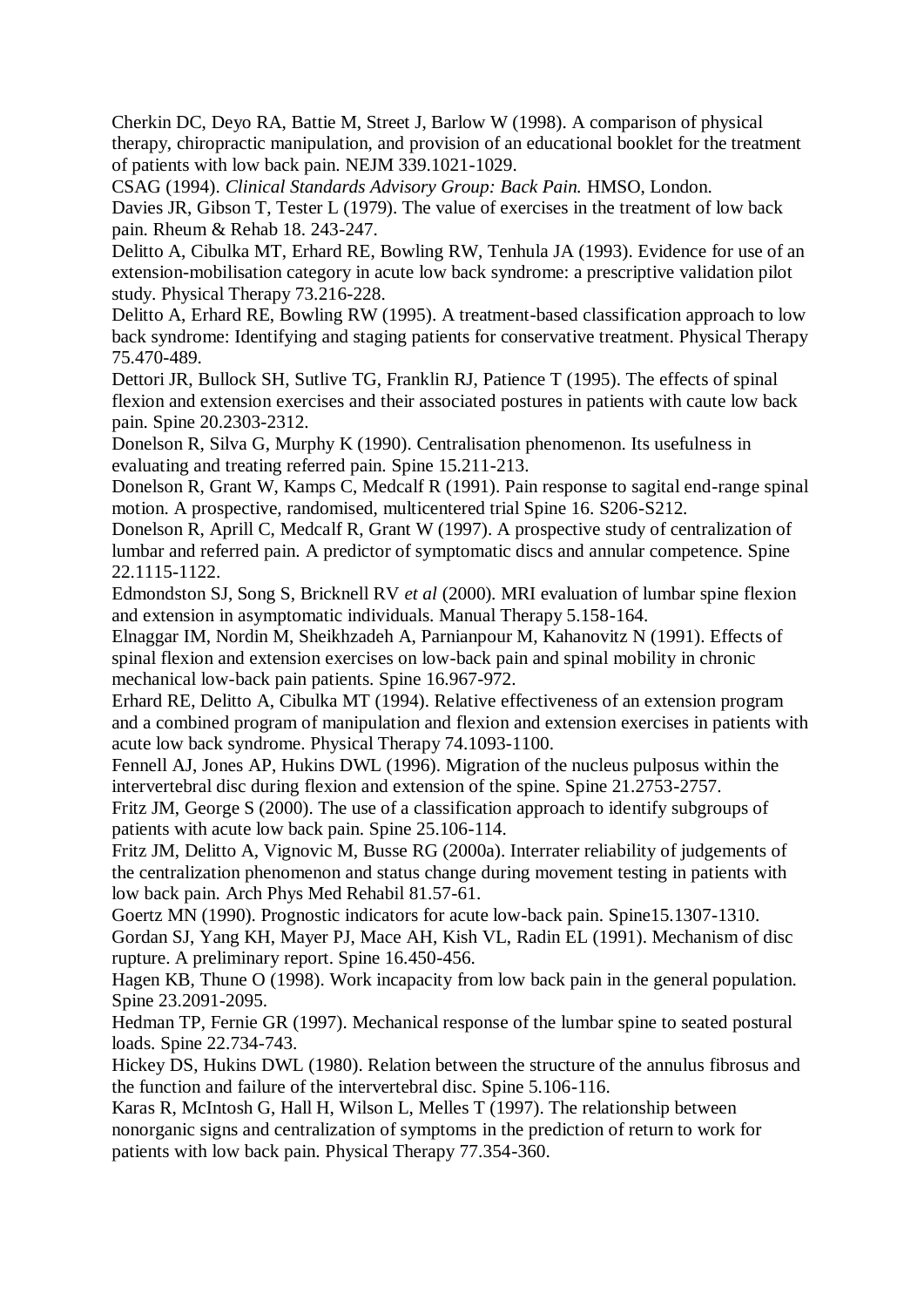Kendall PH, Jenkins JM (1968). Exercises for backache: a double-blind controlled trial. Physiotherapy 54. 154-157.

Kilby J, Stigant M, Roberts A (1990). The reliability of back pain assessment by physiotherapists, using a 'McKenzie algorithm'. Physiotherapy 76.579-583.

Kilpikoski S, Airaksinen O, Kankaanpaa M, Leminen P, Videman T, Alen M (2002). Intertester reliability of low back pain assessment using the McKenzie method. Spine 27.E207- E214.

Kopp JR, Alexander AH, Turocy RH, Levrini MG, Lichtman DM (1986). The use of lumbar extension in the evaluation and treatment of patients with acute herniated nucleus pulposus. A preliminary report. Clin Orthop & Rel Res 202:211-218.

Krag MH, Seroussi RE, Wilder DG, Pope MH (1987). Internal displacement distribution from in vitro loading of human thoracic and lumbar spinal motion segments: Experimental results and theoretical predictions. Spine 12.1001-1007.

Lanier DC, Stockton P (1988). Clinical predictors of outcomes of acute episodes of low back pain. J Family Pract 27.483-489.

Leclaire R, Blier F, Fortin L, Proulx (1997). A cross-sectional study comparing the Oswestry and Roland-Morris functional disability scales in two populations of patients with low back pain of different levels of severity. Spine 22.68-71.

Long AL (1995). The centralisation phenomenon. Its usefulness as a predictor of outcome in conservative treatment of chronic low back pain (a pilot study). Spine 20.2513-2521.

Lu YM, Hutton WC, Gharpuray VM (1996). Do bending, twisting, and diurnal fluid changes in the disc affect the propensity to prolapse? A viscoelastic finite element model. Spine 21.2570-2579.

Malmivaara A, Hakkinen U, Aro T *et al* (1995). The treatment of acute low back pain – bed rest, exercises, or ordinary activity? NEJM 332.351-355.

McNally Ds, Adams MA, Goodship AE (1993). Can intervertebral disc prolapse be predicted by disc mechanics? Spine 18.1525-1530.

Muller CF, Monrad T, Biering-Sorensen F, Darre E, Deis A, Kryger P (1999). The influence of previous low back trouble, general health, and working conditions on future sick-listing because of low back trouble. Spine 24.1562-1570.

Natarajan R, Andersson G (1994). A model to study the disc degeneration process. Spine 19.259-265.

Ninomiya M, Muro T (1992). Pathoanatomy of lumbar disc herniation as demonstrated by CT/Discography. Spine 17.1316-1322.

Nwuga G, Nwuga V (1985). Relative therapeutic efficacy of the Williams and McKenzie protocols in back pain management. Physiotherapy Practice 4.99-105.

Penning L, Wilmink JT (1987). Posture-dependent bilateral compression of L4 or L5 nerve roots in facet hypertrophy. A dynamic CT-myelographic study. Spine12.488-500.

Penning L (1992). Functional pathology of lumbar spinal stenosis. Clinical Biomechanics 7.3-17.

Ponte DJ, Jensen GJ, Kent BE (1984). A preliminary report on the use of the McKenzie protocol versus Williams protocol in the treatment of low back pain. JOSPT 6.130-139.

Razmjou H, Kramer JF, Yamada R (2000). Intertester reliability of the McKenzie evaluation in assessing patients with mechanical low-back pain. JOSPT 30.368-389.

Sahrmann = Maluf KS, Sahrmann SA, van Dillen LRV (2000). Use of a classification system to guide nonsurgical management of a patient with chronic low back pain. Physical Therapy 80. 1097-1111.

Schnebel BE, Simmons JW, Chowning J, Davidson R (1988). A digitizing technique for the study of movement of intradiscal dye in response to flexion and extension of the lumbar spine. Spine 13.309-312.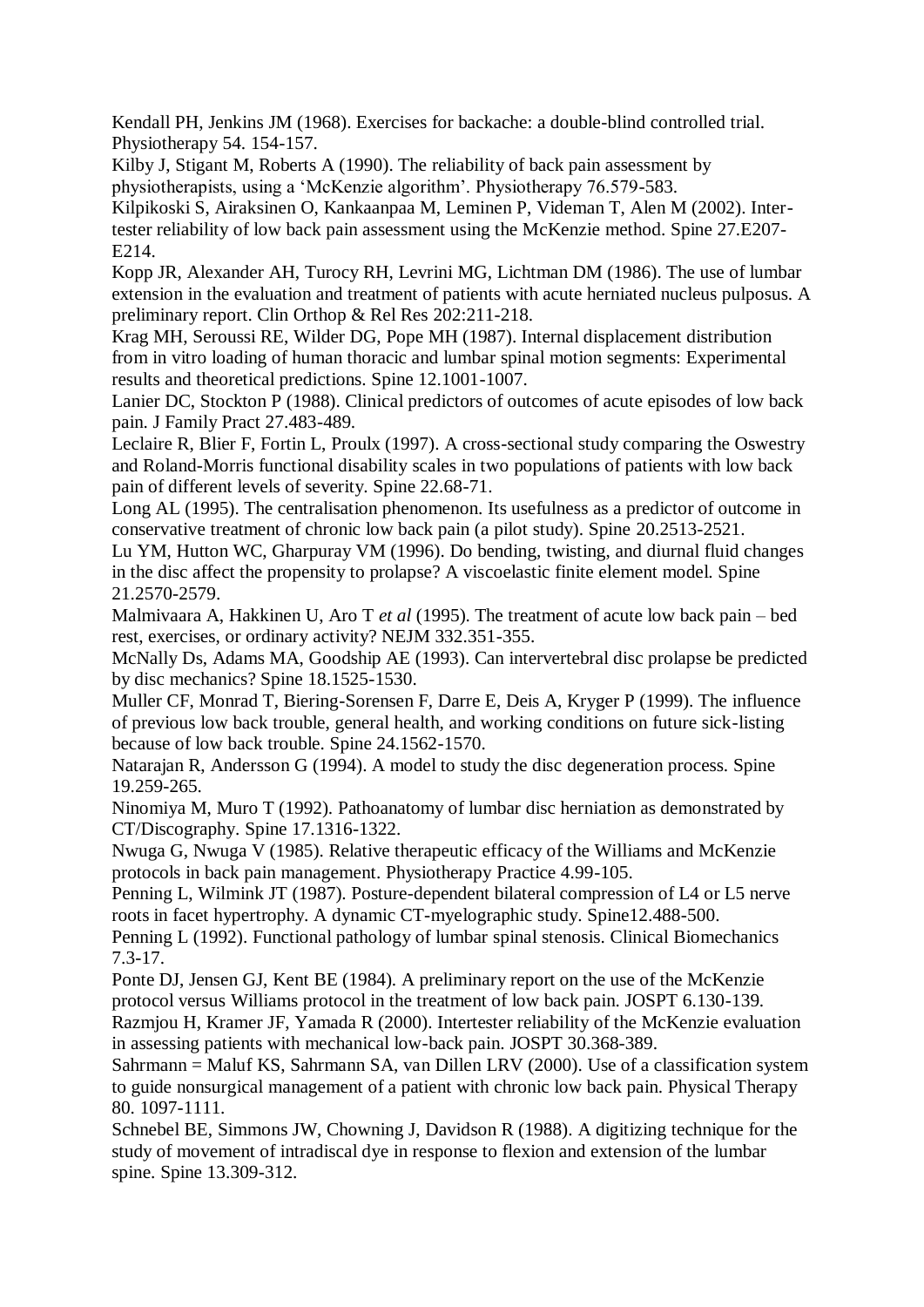Schnabel BE, Watkins RG, Dillin W (1989). The role of spinal flexion and extension in changing nerve root compression in disc herniations. Spine 14.835-837.

Shah JS, Hampson WGJ, Jayson MIV (1978). The distribution of surface strain in the cadaveric lumbar spine. JBJS 60B.246-251.

Shepperd JAN, Rand C, Knight G, Wetheral G (1990). Patterns of internal disc dynamic, cadaver motion studies. Orthop Trans 14.321.

Shepperd J (1995). In vitro study of segmental motion in the lumbar spine. JBJS 77B.Supp2.161.

Shiraz-Adl (1989). Strain in fibres of a lumbar disc. Analysis of the role of lifting in producing disc prolapse. Spine 14.96-103.

Shirazi-Adl A (1994). Biomechanics of the lumbar spine in sagital/ lateral movements. Spine 19.2407-2414.

Sikorski JM (1985). A rationalized approach to physiotherapy for low-back pain. Spine 10.571-579.

Smedley J, Inskip H, Cooper C, Coggon D (1998). Natural history of low back pain. A longitudinal study in nurses. Spine 23.2422-2426.

Snook SH, Webster BS, McGorry RW, Fogleman MT, McCann KB (1998). The reduction of chronic non-specific low back pain through the control of early morning lumbar flexion. A randomised controlled trial. Spine 23.2601-2607.

Spencer DL (1990). Mechanisms of nerve root compression due to a herniated disc. In: Eds: Weinstein JN, Wiesel SW. *The Lumbar Spine.* WB Saunders Co, Philidelphia (p141-145). Spitzer WO, LeBlanc FE, Dupuis M *et al* (1987). *Scientific approach to the activity* 

*assessment and management of activity-related spinal disorders*. Spine 12.7.S1-S55.

Spratt KF, Weinstein JN, Lehmann TR, Woody J, Sayre H (1993). Efficacy of flexion and extension treatments incorporating braces for low-back pain patients with retrodisplacement. spondylolisthesis, or normal sagital translation. Spine 18.1839-1849.

Stankovic R, Johnell O (1990). Conservative treatment of acute low-back pain. A prospective randomised trial: McKenzie method of treatment versus patient education in "mini back school". Spine 15.120-123.

Stankovic R, Johnell O (1995). Conservative treatment of acute low-back pain. A 5-year follow-up study of two methods of treatment. Spine 20.469-472.

Sufka A, Hauger B, Trenary M et al (1998). Centralisation of low back pain and perceived functional outcome. JOSPT 27.205-212.

Takahashi K, Kagechika K, Takino T, Matsui T, Miyazaki T, Shima I (1995a). Changes in epidural pressure during walking in patients with lumbar spinal stenosis. Spine 20.2746-2749. Takahashi K, Miyazaki T, Takino T, Matsui T, Tomita K (1995b). Epidural pressure measurements. Relationship between epidural pressure and posture in patients with lumbar spinal stenosis. Spine 20.650-653.

Thomas E, Silman AJ, Croft PR, Papageorgiou AC, Jayson MIV, Macfarlane GJ (1999). Predicting who develops chronic low back pain in primary care: A prospective study. BMJ 318.1662-1667.

Underwood MR, Morgan J (1998). The use of a back class teaching extension exercises in the treatment of acute low back pain in primary care. Family Practice 15.9-15.

Van Deursen LLJM, Snijders CJ, Patijn J (2002). Influence of dauly life activities on pain in patients with low back pain. J Orth Med 24.74-76.

Werneke M, Hart DL, Cook D (1999). A descriptive study of the centralization phenomenon. Spine 24.676-683.

Werneke M, Hart DL (2001). Centralization phenomenon as a prognostic factor for chronic low back pain and disability. Spine 26.758-765.